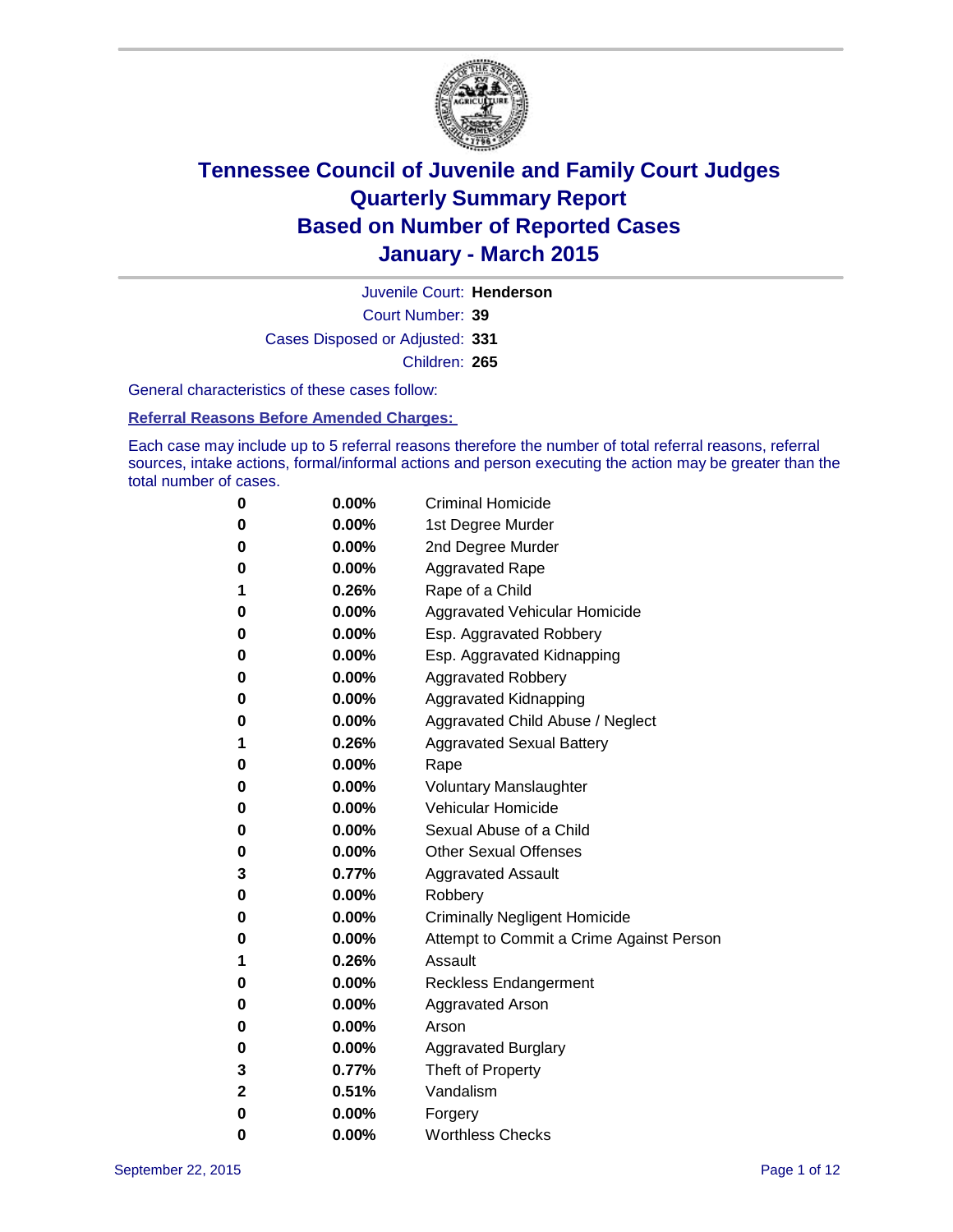

Court Number: **39** Juvenile Court: **Henderson** Cases Disposed or Adjusted: **331** Children: **265**

#### **Referral Reasons Before Amended Charges:**

Each case may include up to 5 referral reasons therefore the number of total referral reasons, referral sources, intake actions, formal/informal actions and person executing the action may be greater than the total number of cases.

| 0        | 0.00%  | Illegal Possession / Fraudulent Use of Credit / Debit Cards |
|----------|--------|-------------------------------------------------------------|
| 0        | 0.00%  | <b>Burglary</b>                                             |
| 0        | 0.00%  | Unauthorized Use of a Vehicle                               |
| 0        | 0.00%  | <b>Cruelty to Animals</b>                                   |
| 0        | 0.00%  | Sale of Controlled Substances                               |
| 6        | 1.54%  | <b>Other Drug Offenses</b>                                  |
| 4        | 1.03%  | <b>Possession of Controlled Substances</b>                  |
| 0        | 0.00%  | <b>Criminal Attempt</b>                                     |
| 0        | 0.00%  | Carrying Weapons on School Property                         |
| 0        | 0.00%  | Unlawful Carrying / Possession of a Weapon                  |
| 0        | 0.00%  | <b>Evading Arrest</b>                                       |
| 0        | 0.00%  | Escape                                                      |
| 2        | 0.51%  | Driving Under Influence (DUI)                               |
| 6        | 1.54%  | Possession / Consumption of Alcohol                         |
| 0        | 0.00%  | Resisting Stop, Frisk, Halt, Arrest or Search               |
| 0        | 0.00%  | <b>Aggravated Criminal Trespass</b>                         |
| 0        | 0.00%  | Harassment                                                  |
| 0        | 0.00%  | Failure to Appear                                           |
| 0        | 0.00%  | Filing a False Police Report                                |
| 0        | 0.00%  | Criminal Impersonation                                      |
| 3        | 0.77%  | <b>Disorderly Conduct</b>                                   |
| 1        | 0.26%  | <b>Criminal Trespass</b>                                    |
| 0        | 0.00%  | <b>Public Intoxication</b>                                  |
| $\bf{0}$ | 0.00%  | Gambling                                                    |
| 79       | 20.26% | <b>Traffic</b>                                              |
| 0        | 0.00%  | <b>Local Ordinances</b>                                     |
| 8        | 2.05%  | Violation of Wildlife Regulations                           |
| 0        | 0.00%  | Contempt of Court                                           |
| 0        | 0.00%  | Violation of Probation                                      |
| 0        | 0.00%  | Violation of Aftercare                                      |
| 16       | 4.10%  | <b>Unruly Behavior</b>                                      |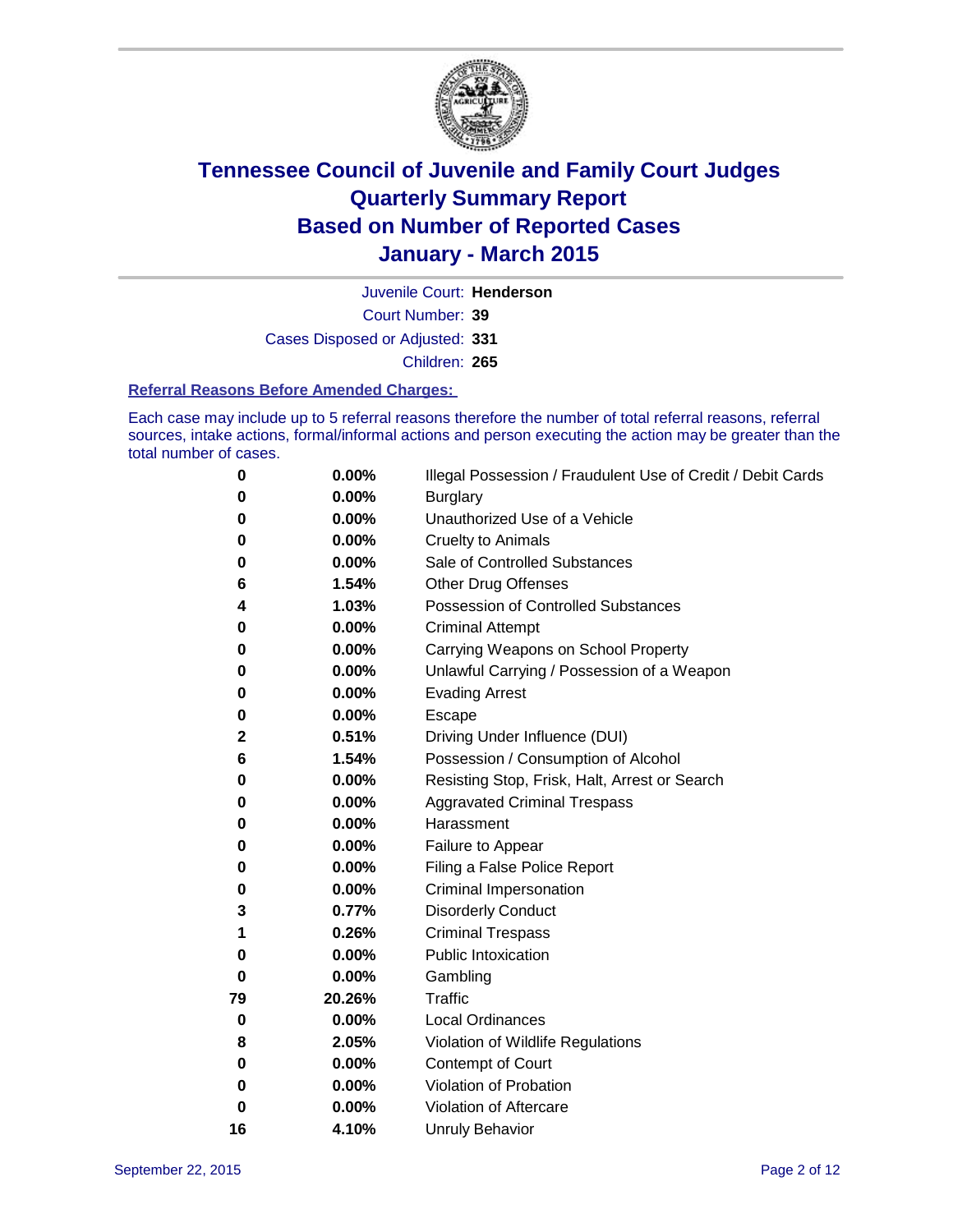

Court Number: **39** Juvenile Court: **Henderson** Cases Disposed or Adjusted: **331** Children: **265**

#### **Referral Reasons Before Amended Charges:**

Each case may include up to 5 referral reasons therefore the number of total referral reasons, referral sources, intake actions, formal/informal actions and person executing the action may be greater than the total number of cases.

| 76           | 19.49%   | Truancy                                |
|--------------|----------|----------------------------------------|
|              | 0.26%    | In-State Runaway                       |
| 0            | 0.00%    | Out-of-State Runaway                   |
| 5            | 1.28%    | Possession of Tobacco Products         |
| 0            | $0.00\%$ | Violation of a Valid Court Order       |
| 3            | 0.77%    | Violation of Curfew                    |
| 0            | $0.00\%$ | Sexually Abused Child                  |
| 0            | 0.00%    | <b>Physically Abused Child</b>         |
| 19           | 4.87%    | Dependency / Neglect                   |
| $\mathbf{2}$ | 0.51%    | <b>Termination of Parental Rights</b>  |
| 0            | 0.00%    | <b>Violation of Pretrial Diversion</b> |
| 0            | $0.00\%$ | Violation of Informal Adjustment       |
| 112          | 28.72%   | <b>Judicial Review</b>                 |
| 0            | $0.00\%$ | <b>Administrative Review</b>           |
| 31           | 7.95%    | <b>Foster Care Review</b>              |
| 3            | 0.77%    | Custody                                |
| $\mathbf{2}$ | 0.51%    | Visitation                             |
| 0            | 0.00%    | Paternity / Legitimation               |
| 0            | 0.00%    | Child Support                          |
| 0            | 0.00%    | <b>Request for Medical Treatment</b>   |
| 0            | 0.00%    | <b>Consent to Marry</b>                |
| 0            | 0.00%    | Other                                  |
| 390          | 100.00%  | <b>Total Referrals</b>                 |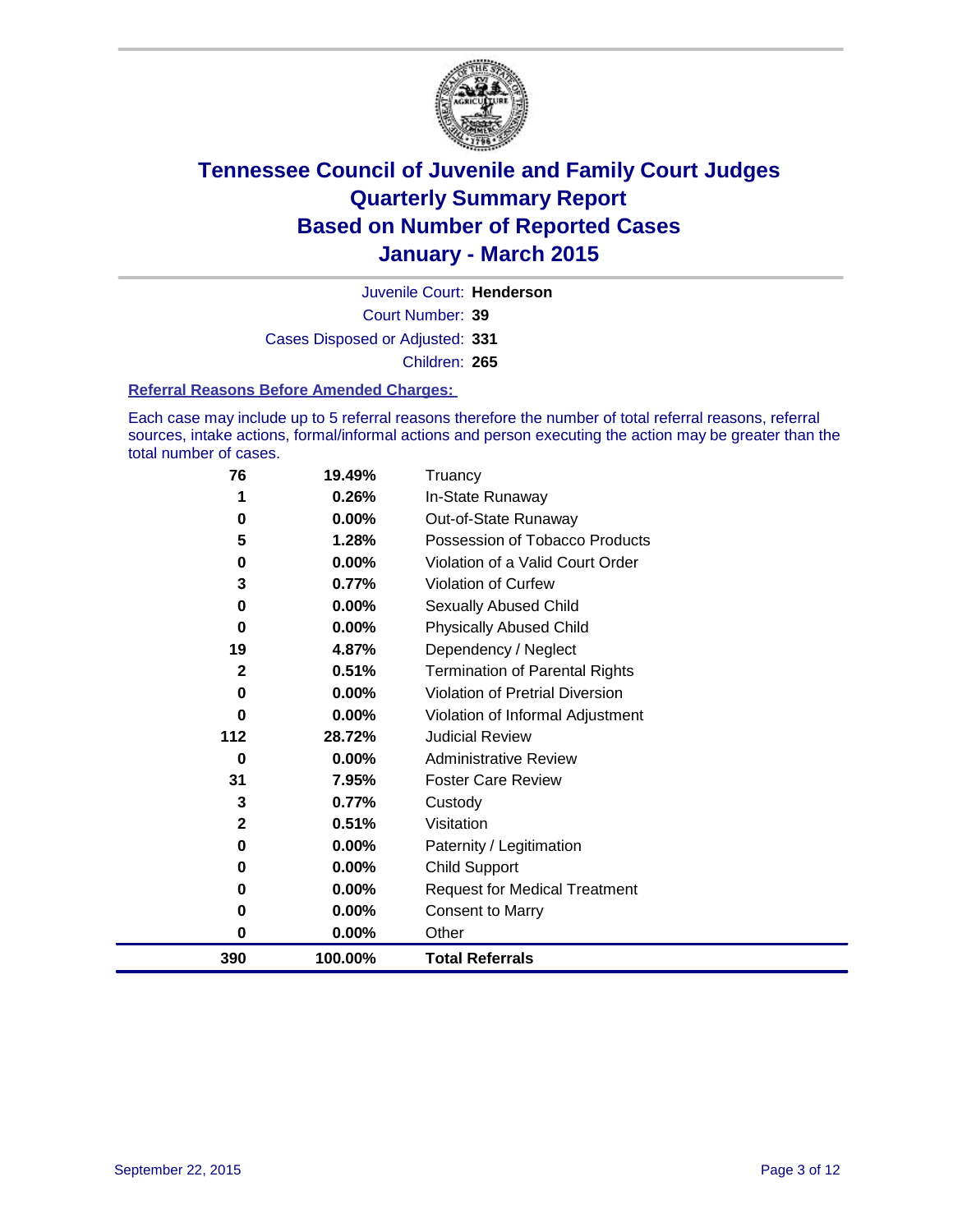

| Juvenile Court: Henderson       |  |
|---------------------------------|--|
| Court Number: 39                |  |
| Cases Disposed or Adjusted: 331 |  |
| Children: 265                   |  |
|                                 |  |

### **Referral Sources: 1**

| 390 | 100.00%               | <b>Total Referral Sources</b>     |
|-----|-----------------------|-----------------------------------|
|     | 0.26%                 | Other                             |
|     | $0.00\%$<br>0         | Unknown                           |
|     | $0.00\%$<br>0         | Hospital                          |
|     | $0.00\%$<br>0         | Child & Parent                    |
|     | 0.26%                 | Victim                            |
|     | $\mathbf{2}$<br>0.51% | <b>Other Court</b>                |
|     | $0.00\%$<br>0         | Social Agency                     |
|     | 10<br>2.56%           | <b>Court Staff</b>                |
|     | 0.26%<br>1            | <b>District Attorney's Office</b> |
|     | 9<br>2.31%            | <b>Other State Department</b>     |
|     | 139<br>35.64%         | <b>DCS</b>                        |
|     | $0.00\%$<br>0         | <b>CSA</b>                        |
|     | 99<br>25.38%          | School                            |
|     | $0.00\%$<br>0         | Self                              |
|     | 1.79%<br>7            | Relatives                         |
|     | 13<br>3.33%           | Parents                           |
|     | 108<br>27.69%         | Law Enforcement                   |

### **Age of Child at Referral: 2**

| 265 | 100.00%  | <b>Total Child Count</b> |
|-----|----------|--------------------------|
| 0   | $0.00\%$ | Unknown                  |
| 1   | 0.38%    | Ages 19 and Over         |
| 52  | 19.62%   | Ages 17 through 18       |
| 70  | 26.42%   | Ages 15 through 16       |
| 27  | 10.19%   | Ages 13 through 14       |
| 21  | 7.92%    | Ages 11 through 12       |
| 94  | 35.47%   | Ages 10 and Under        |

<sup>1</sup> If different than number of Referral Reasons (390), verify accuracy of your court's data.

One child could be counted in multiple categories, verify accuracy of your court's data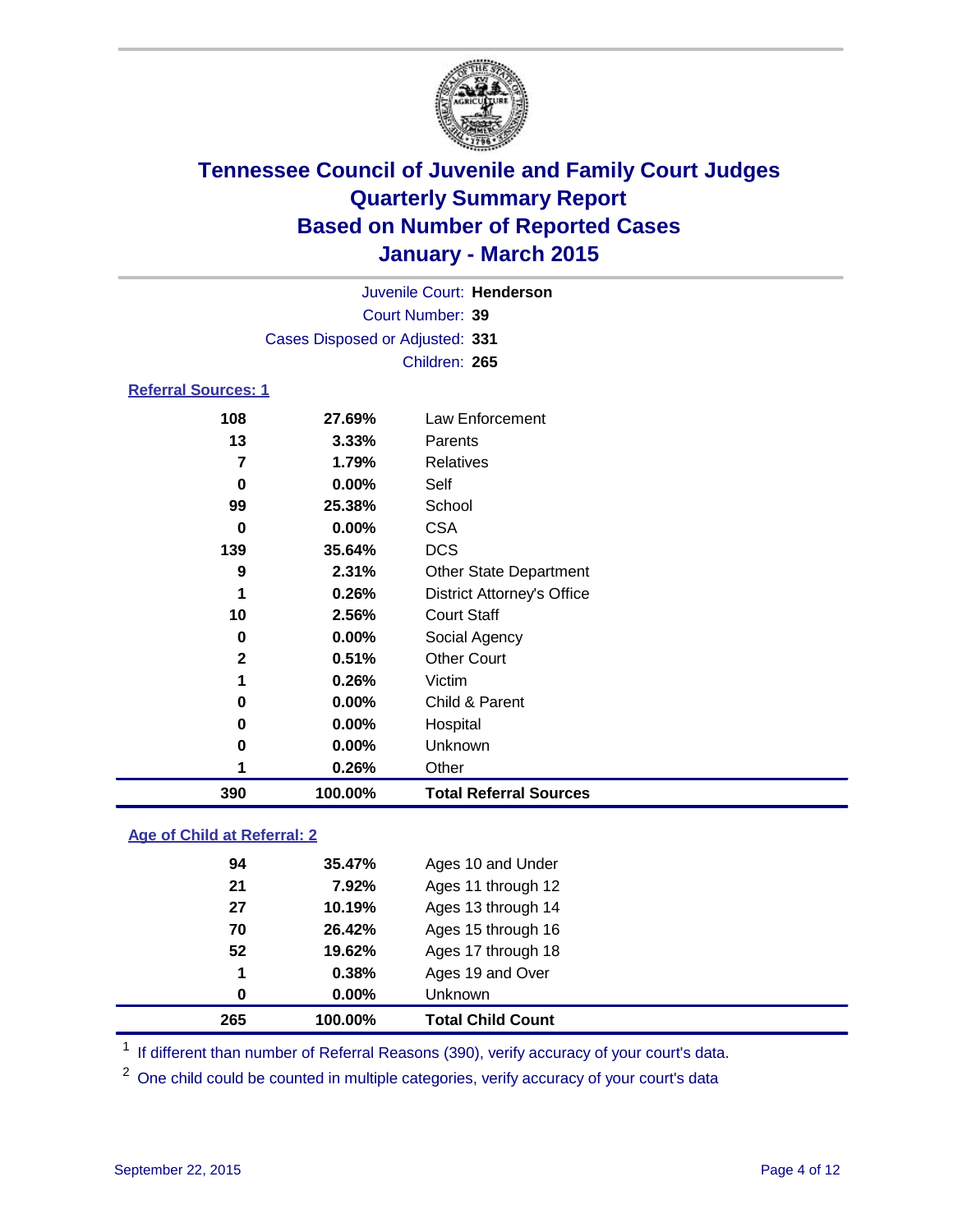

|                                            | Juvenile Court: Henderson           |                          |  |  |  |  |
|--------------------------------------------|-------------------------------------|--------------------------|--|--|--|--|
|                                            | Court Number: 39                    |                          |  |  |  |  |
|                                            | Cases Disposed or Adjusted: 331     |                          |  |  |  |  |
|                                            |                                     | Children: 265            |  |  |  |  |
| Sex of Child: 1                            |                                     |                          |  |  |  |  |
| 151                                        | 56.98%                              | Male                     |  |  |  |  |
| 114                                        | 43.02%                              | Female                   |  |  |  |  |
| $\mathbf 0$                                | 0.00%                               | Unknown                  |  |  |  |  |
| 265                                        | 100.00%                             | <b>Total Child Count</b> |  |  |  |  |
| Race of Child: 1                           |                                     |                          |  |  |  |  |
| 210                                        | 79.25%                              | White                    |  |  |  |  |
| 20                                         | 7.55%<br>African American           |                          |  |  |  |  |
| $\bf{0}$                                   | 0.00%                               | Native American          |  |  |  |  |
| $\bf{0}$                                   | 0.00%                               | Asian                    |  |  |  |  |
| 34                                         | 12.83%                              | Mixed                    |  |  |  |  |
| 1                                          | 0.38%                               | Unknown                  |  |  |  |  |
| 265                                        | 100.00%                             | <b>Total Child Count</b> |  |  |  |  |
| <b>Hispanic Origin: 1</b>                  |                                     |                          |  |  |  |  |
| 3                                          | 1.13%                               | Yes                      |  |  |  |  |
| 260                                        | 98.11%                              | <b>No</b>                |  |  |  |  |
| $\overline{\mathbf{2}}$                    | 0.75%                               | Unknown                  |  |  |  |  |
| 265                                        | <b>Total Child Count</b><br>100.00% |                          |  |  |  |  |
| <b>School Enrollment of Children: 1</b>    |                                     |                          |  |  |  |  |
| 229                                        | 86.42%                              | Yes                      |  |  |  |  |
| 31                                         | 11.70%                              | No                       |  |  |  |  |
| 5                                          | 1.89%                               | Unknown                  |  |  |  |  |
| 265<br><b>Total Child Count</b><br>100.00% |                                     |                          |  |  |  |  |

One child could be counted in multiple categories, verify accuracy of your court's data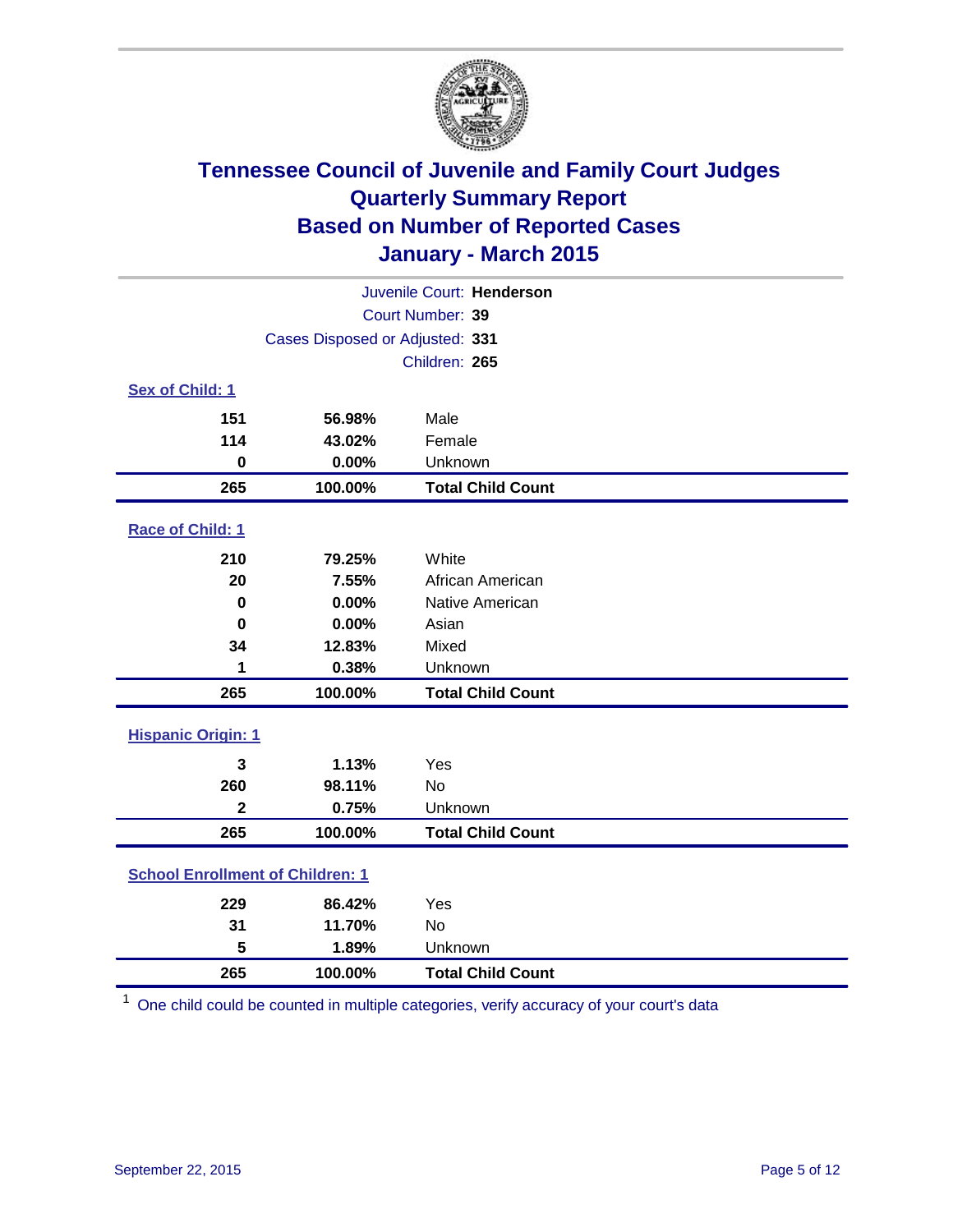

Court Number: **39** Juvenile Court: **Henderson** Cases Disposed or Adjusted: **331** Children: **265**

### **Living Arrangement of Child at Time of Referral: 1**

| 265 | 100.00%  | <b>Total Child Count</b>     |  |
|-----|----------|------------------------------|--|
| 1   | 0.38%    | Other                        |  |
| 2   | 0.75%    | Unknown                      |  |
| 1   | 0.38%    | Independent                  |  |
| 0   | $0.00\%$ | In an Institution            |  |
| 6   | 2.26%    | In a Residential Center      |  |
| 0   | 0.00%    | In a Group Home              |  |
| 38  | 14.34%   | With Foster Family           |  |
| 1   | 0.38%    | <b>With Adoptive Parents</b> |  |
| 42  | 15.85%   | <b>With Relatives</b>        |  |
| 21  | 7.92%    | With Father                  |  |
| 84  | 31.70%   | With Mother                  |  |
| 15  | 5.66%    | With Mother and Stepfather   |  |
| 4   | 1.51%    | With Father and Stepmother   |  |
| 50  | 18.87%   | With Both Biological Parents |  |
|     |          |                              |  |

### **Type of Detention: 2**

| $0.00\%$<br>$0.00\%$<br>$0.00\%$<br>0.00%<br>0.60%<br>$0.00\%$<br>$0.00\%$<br>99.40%<br>$0.00\%$ | Non-Secure Placement<br>Juvenile Detention Facility<br>Jail - Complete Separation<br>Jail - Partial Separation<br>Jail - No Separation<br><b>Psychiatric Hospital</b><br><b>Unknown</b><br>Does Not Apply<br>Other |  |
|--------------------------------------------------------------------------------------------------|--------------------------------------------------------------------------------------------------------------------------------------------------------------------------------------------------------------------|--|
| 100.00%                                                                                          | <b>Total Detention Count</b>                                                                                                                                                                                       |  |
|                                                                                                  |                                                                                                                                                                                                                    |  |

<sup>1</sup> One child could be counted in multiple categories, verify accuracy of your court's data

If different than number of Cases (331) verify accuracy of your court's data.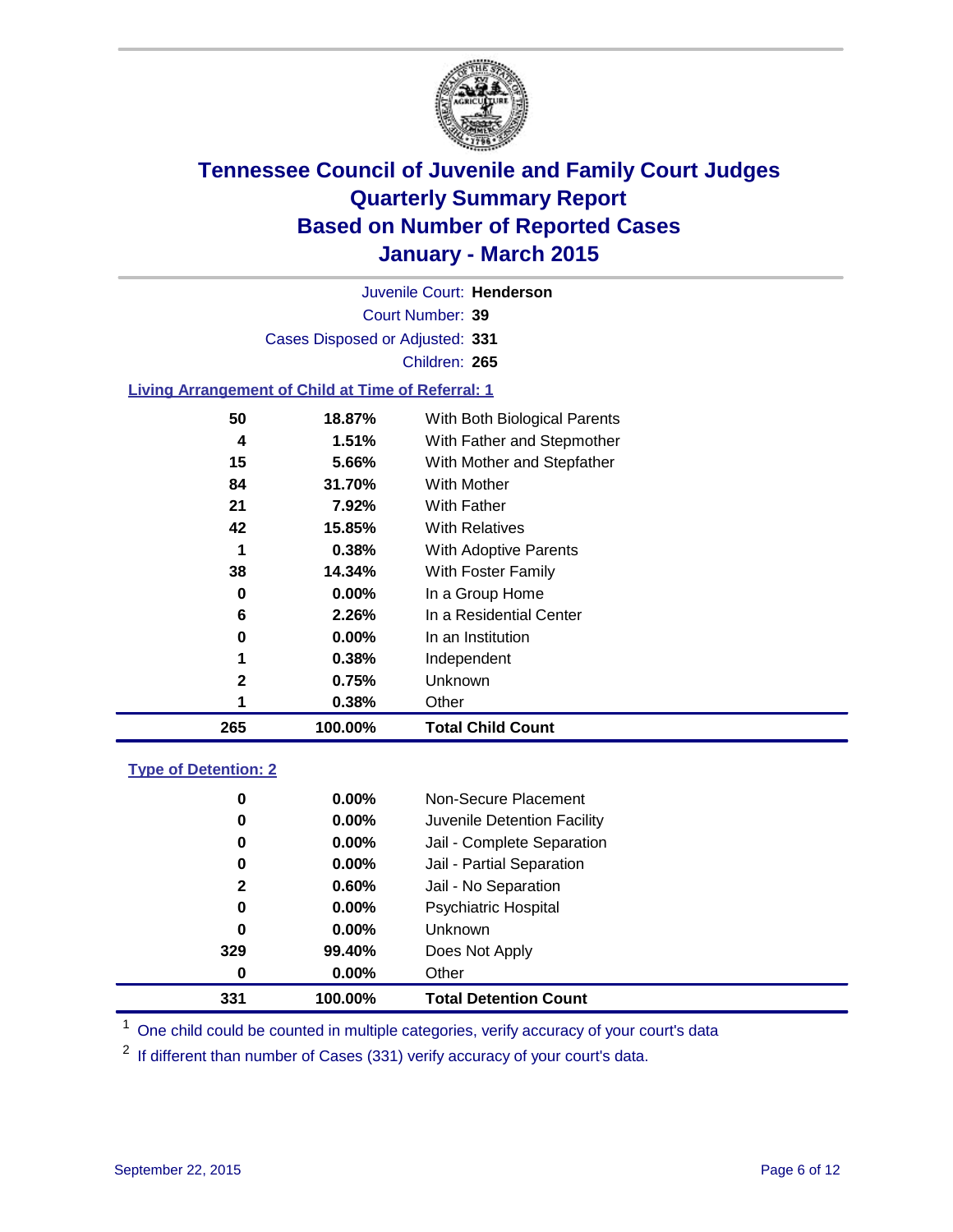

|                          | Juvenile Court: Henderson                          |                                      |  |  |  |  |  |
|--------------------------|----------------------------------------------------|--------------------------------------|--|--|--|--|--|
|                          | Court Number: 39                                   |                                      |  |  |  |  |  |
|                          | Cases Disposed or Adjusted: 331                    |                                      |  |  |  |  |  |
|                          | Children: 265                                      |                                      |  |  |  |  |  |
|                          | <b>Placement After Secure Detention Hearing: 1</b> |                                      |  |  |  |  |  |
| $\mathbf 0$              | 0.00%                                              | Returned to Prior Living Arrangement |  |  |  |  |  |
| $\bf{0}$                 | 0.00%                                              | Juvenile Detention Facility          |  |  |  |  |  |
| 0                        | 0.00%                                              | Jail                                 |  |  |  |  |  |
| 0                        | 0.00%                                              | Shelter / Group Home                 |  |  |  |  |  |
| $\boldsymbol{2}$         | 0.60%                                              | <b>Foster Family Home</b>            |  |  |  |  |  |
| $\bf{0}$                 | 0.00%                                              | <b>Psychiatric Hospital</b>          |  |  |  |  |  |
| 0                        | 0.00%                                              | Unknown                              |  |  |  |  |  |
| 329                      | 99.40%                                             | Does Not Apply                       |  |  |  |  |  |
| 0                        | 0.00%<br>Other                                     |                                      |  |  |  |  |  |
| 331                      | 100.00%                                            | <b>Total Placement Count</b>         |  |  |  |  |  |
| <b>Intake Actions: 2</b> |                                                    |                                      |  |  |  |  |  |
|                          |                                                    |                                      |  |  |  |  |  |
| 110                      | 28.21%                                             | <b>Petition Filed</b>                |  |  |  |  |  |
| 43                       | 11.03%                                             | <b>Motion Filed</b>                  |  |  |  |  |  |
| 73                       | 18.72%                                             | <b>Citation Processed</b>            |  |  |  |  |  |
| $\bf{0}$                 | 0.00%                                              | Notification of Paternity Processed  |  |  |  |  |  |
| 62                       | 15.90%                                             | Scheduling of Judicial Review        |  |  |  |  |  |
| $\bf{0}$                 | 0.00%                                              | Scheduling of Administrative Review  |  |  |  |  |  |
| 30                       | 7.69%                                              | Scheduling of Foster Care Review     |  |  |  |  |  |
| $\bf{0}$                 | 0.00%                                              | Unknown                              |  |  |  |  |  |
| 72                       | 18.46%                                             | Does Not Apply                       |  |  |  |  |  |
| 0                        | 0.00%                                              | Other                                |  |  |  |  |  |
| 390                      | 100.00%                                            | <b>Total Intake Count</b>            |  |  |  |  |  |

<sup>1</sup> If different than number of Cases (331) verify accuracy of your court's data.

<sup>2</sup> If different than number of Referral Reasons (390), verify accuracy of your court's data.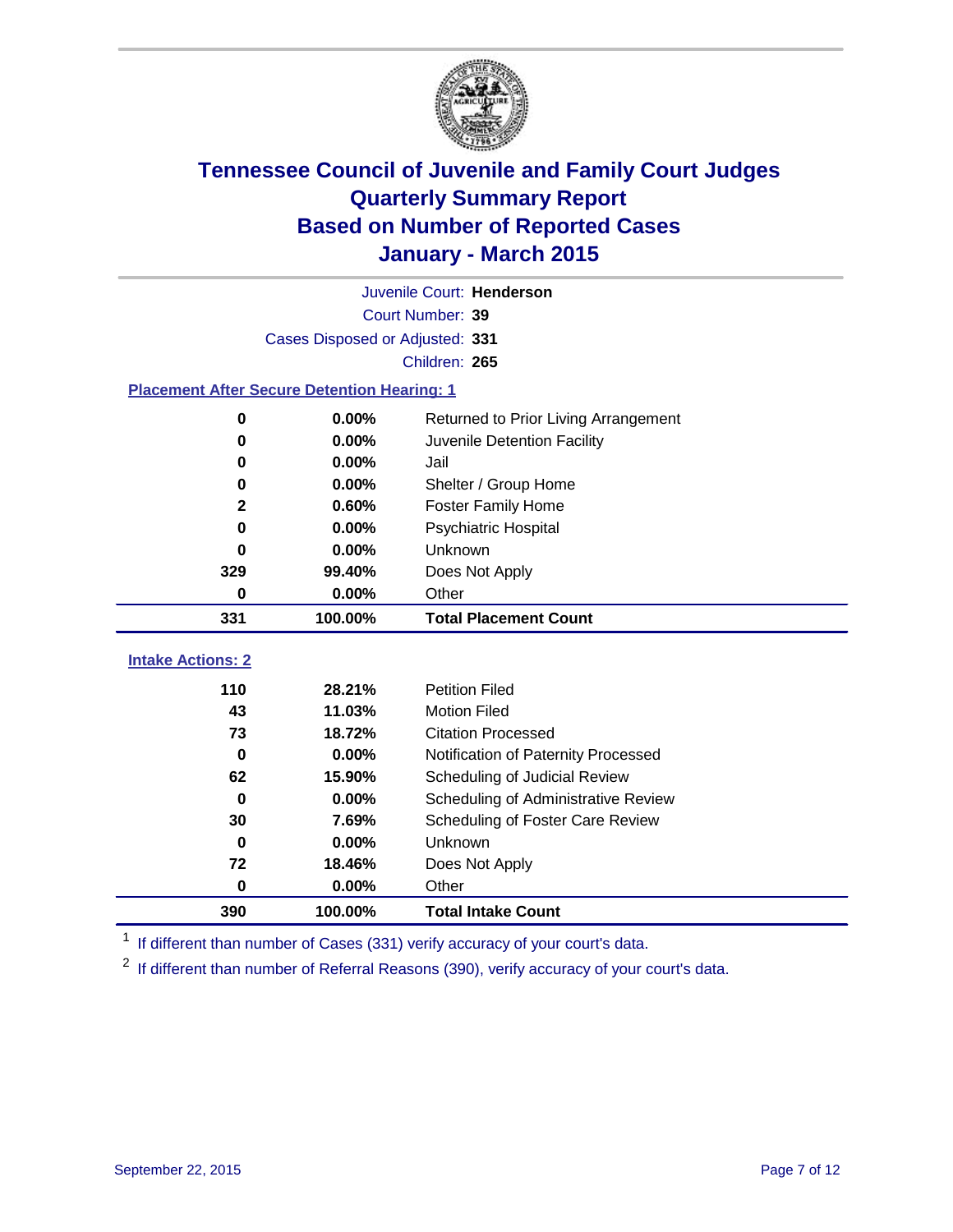

Court Number: **39** Juvenile Court: **Henderson** Cases Disposed or Adjusted: **331** Children: **265**

### **Last Grade Completed by Child: 1**

| 265            | 100.00%        | <b>Total Child Count</b>     |
|----------------|----------------|------------------------------|
| 0              | 0.00%          | Other                        |
| 90             | 33.96%         | Unknown                      |
| 0              | 0.00%          | <b>Never Attended School</b> |
| 0              | 0.00%          | Graduated                    |
| 0              | 0.00%          | <b>GED</b>                   |
| 0              | 0.00%          | Non-Graded Special Ed        |
| 3              | 1.13%          | 12th Grade                   |
| 13             | 4.91%          | 11th Grade                   |
| 25             | 9.43%          | 10th Grade                   |
| $\mathbf 0$    | 0.00%          | 9th Grade                    |
| 17             | 6.42%          | 9th Grade                    |
| $\mathbf 0$    | 0.00%          | 8th Grade                    |
| 15             | 5.66%          | 8th Grade                    |
| $\bf{0}$       | 0.00%          | 7th Grade                    |
| 8              | 3.02%          | 7th Grade                    |
| $\pmb{0}$      | 0.00%          | 6th Grade                    |
| 5              | 1.89%          | 6th Grade                    |
| $\bf{0}$       | 3.77%<br>0.00% | 5th Grade                    |
| 0<br>10        | 0.00%          | 5th Grade                    |
| 8              | 3.02%          | 4th Grade<br>4th Grade       |
| 0              | 0.00%          | 3rd Grade                    |
| 9              | 3.40%          | 3rd Grade                    |
| 0              | 0.00%          | 2nd Grade                    |
| 8              | 3.02%          | 2nd Grade                    |
| $\pmb{0}$      | 0.00%          | 1st Grade                    |
| 5              | 1.89%          | 1st Grade                    |
| $\overline{7}$ | 2.64%          | Kindergarten                 |
| 11             | 4.15%          | Preschool                    |
| 31             | 11.70%         | Too Young for School         |
|                |                |                              |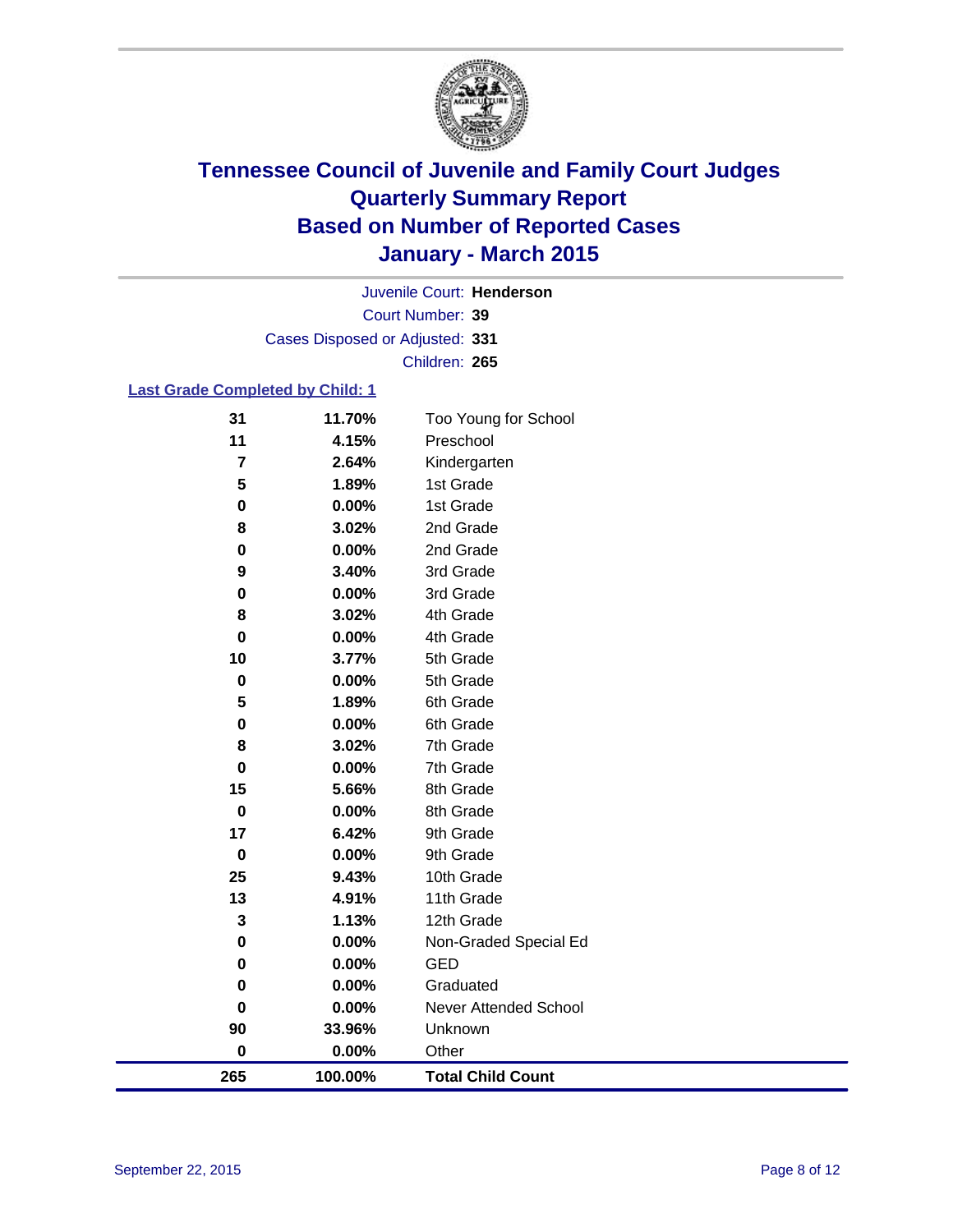

| Juvenile Court: Henderson                                                               |                                         |                          |  |  |  |  |
|-----------------------------------------------------------------------------------------|-----------------------------------------|--------------------------|--|--|--|--|
|                                                                                         | Court Number: 39                        |                          |  |  |  |  |
|                                                                                         | Cases Disposed or Adjusted: 331         |                          |  |  |  |  |
|                                                                                         |                                         | Children: 265            |  |  |  |  |
|                                                                                         | <b>Enrolled in Special Education: 1</b> |                          |  |  |  |  |
| 12                                                                                      | 4.53%                                   | Yes                      |  |  |  |  |
| 172                                                                                     | 64.91%                                  | No                       |  |  |  |  |
| 81                                                                                      | 30.57%                                  | Unknown                  |  |  |  |  |
| 265                                                                                     | 100.00%                                 | <b>Total Child Count</b> |  |  |  |  |
| One child could be counted in multiple categories, verify accuracy of your court's data |                                         |                          |  |  |  |  |

 $\operatorname{child}$  could be counted in multiple categories, verify accuracy of your court's

| 390                          | 100.00% | <b>Total Action Count</b> |
|------------------------------|---------|---------------------------|
| 0                            | 0.00%   | Unknown                   |
| 91                           | 23.33%  | Other                     |
| 1                            | 0.26%   | <b>YSO</b>                |
| 0                            | 0.00%   | Magistrate                |
| 298                          | 76.41%  | Judge                     |
| <b>Action Executed By: 1</b> |         |                           |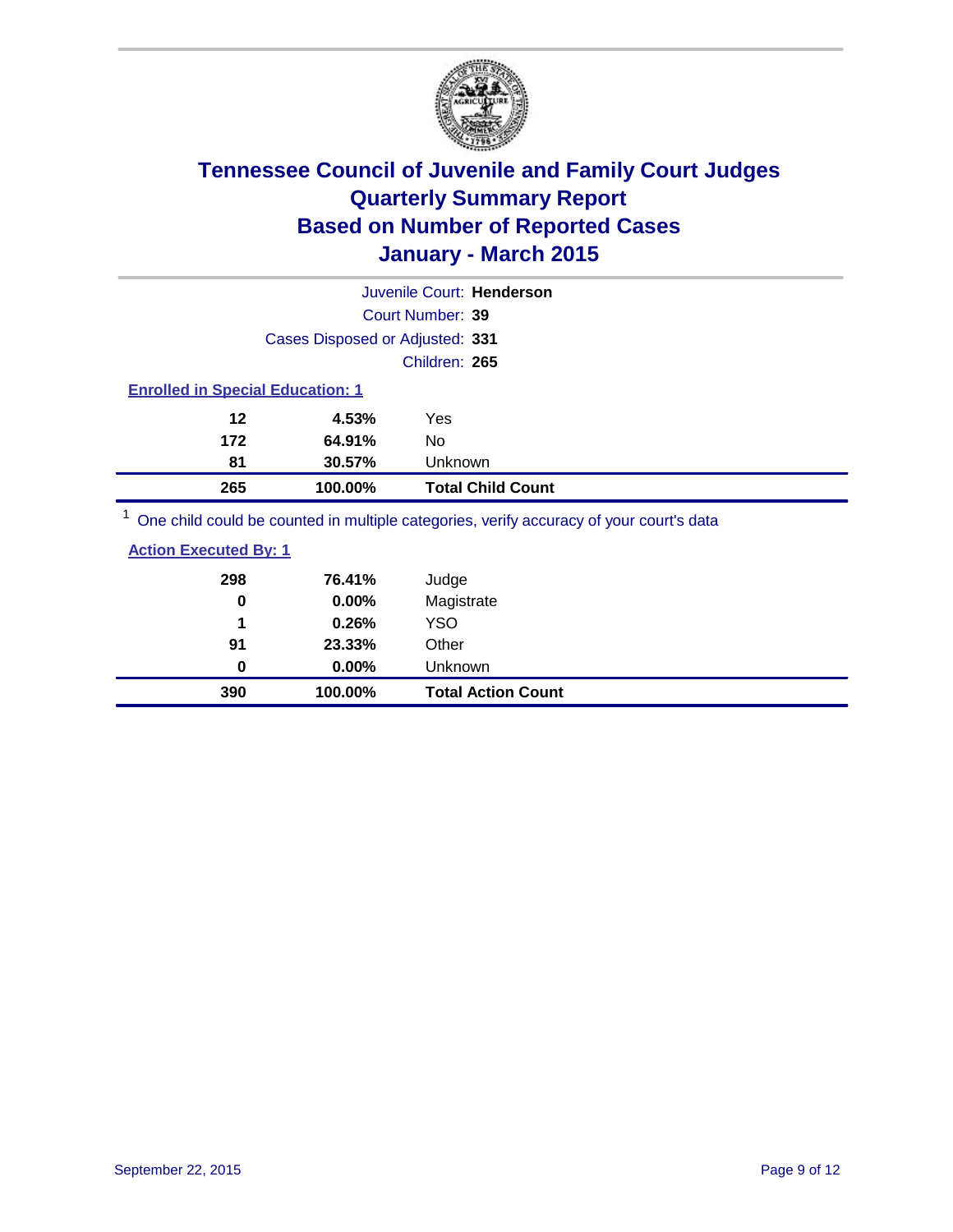

Court Number: **39** Juvenile Court: **Henderson** Cases Disposed or Adjusted: **331** Children: **265**

### **Formal / Informal Actions: 1**

| 50  | 12.82%   | Dismissed                                        |
|-----|----------|--------------------------------------------------|
| 0   | $0.00\%$ | Retired / Nolle Prosequi                         |
| 41  | 10.51%   | <b>Complaint Substantiated Delinquent</b>        |
| 30  | 7.69%    | <b>Complaint Substantiated Status Offender</b>   |
| 4   | 1.03%    | <b>Complaint Substantiated Dependent/Neglect</b> |
| 6   | 1.54%    | <b>Complaint Substantiated Abused</b>            |
| 0   | $0.00\%$ | <b>Complaint Substantiated Mentally III</b>      |
| 73  | 18.72%   | Informal Adjustment                              |
| 0   | $0.00\%$ | <b>Pretrial Diversion</b>                        |
| 0   | $0.00\%$ | <b>Transfer to Adult Court Hearing</b>           |
| 0   | $0.00\%$ | Charges Cleared by Transfer to Adult Court       |
| 27  | 6.92%    | Special Proceeding                               |
| 13  | $3.33\%$ | <b>Review Concluded</b>                          |
| 146 | 37.44%   | Case Held Open                                   |
| 0   | $0.00\%$ | Other                                            |
| 0   | $0.00\%$ | <b>Unknown</b>                                   |
| 390 | 100.00%  | <b>Total Action Count</b>                        |

<sup>1</sup> If different than number of Referral Reasons (390), verify accuracy of your court's data.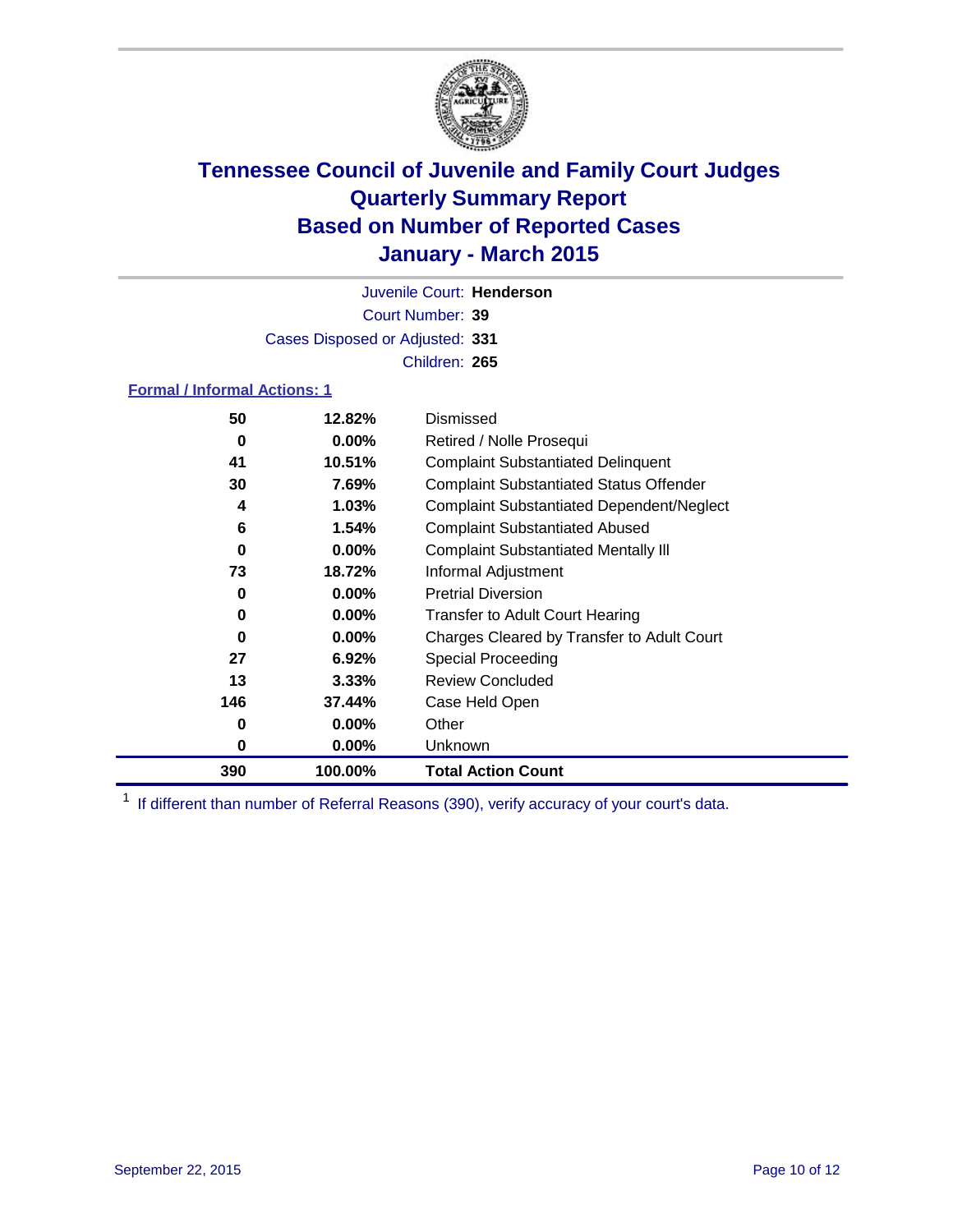

|                       |                                 | Juvenile Court: Henderson                             |
|-----------------------|---------------------------------|-------------------------------------------------------|
|                       |                                 | Court Number: 39                                      |
|                       | Cases Disposed or Adjusted: 331 |                                                       |
|                       |                                 | Children: 265                                         |
| <b>Case Outcomes:</b> |                                 | There can be multiple outcomes for one child or case. |
| 34                    | 5.40%                           | <b>Case Dismissed</b>                                 |
| 1                     | 0.16%                           | Case Retired or Nolle Prosequi                        |
| 74                    | 11.75%                          | Warned / Counseled                                    |
| 58                    | 9.21%                           | Held Open For Review                                  |
| 0                     | 0.00%                           | Supervision / Probation to Juvenile Court             |
| 0                     | 0.00%                           | <b>Probation to Parents</b>                           |
| 33                    | 5.24%                           | Referral to Another Entity for Supervision / Service  |
| 11                    | 1.75%                           | Referred for Mental Health Counseling                 |
| 11                    | 1.75%                           | Referred for Alcohol and Drug Counseling              |
| 11                    | 1.75%                           | <b>Referred to Alternative School</b>                 |
| 0                     | 0.00%                           | Referred to Private Child Agency                      |
| 0                     | 0.00%                           | Referred to Defensive Driving School                  |
| 0                     | 0.00%                           | Referred to Alcohol Safety School                     |
| 5                     | 0.79%                           | Referred to Juvenile Court Education-Based Program    |
| 7                     | 1.11%                           | Driver's License Held Informally                      |
| 0                     | 0.00%                           | <b>Voluntary Placement with DMHMR</b>                 |
| 3                     | 0.48%                           | <b>Private Mental Health Placement</b>                |
| 0                     | 0.00%                           | <b>Private MR Placement</b>                           |
| 0                     | 0.00%                           | Placement with City/County Agency/Facility            |
| 1                     | 0.16%                           | Placement with Relative / Other Individual            |
| 26                    | 4.13%                           | Fine                                                  |
| 25                    | 3.97%                           | <b>Public Service</b>                                 |
| 1                     | 0.16%                           | Restitution                                           |
| 0                     | 0.00%                           | <b>Runaway Returned</b>                               |
| 2                     | 0.32%                           | No Contact Order                                      |
| 0                     | 0.00%                           | Injunction Other than No Contact Order                |
| o                     | 0.00%                           | <b>House Arrest</b>                                   |
| 0                     | 0.00%                           | <b>Court Defined Curfew</b>                           |
| 0                     | 0.00%                           | Dismissed from Informal Adjustment                    |
| 0                     | 0.00%                           | <b>Dismissed from Pretrial Diversion</b>              |
| 0                     | 0.00%                           | Released from Probation                               |
| 0                     | 0.00%                           | <b>Transferred to Adult Court</b>                     |
| 0                     | 0.00%                           | <b>DMHMR Involuntary Commitment</b>                   |
| 2                     | 0.32%                           | <b>DCS Commitment - Determinate</b>                   |